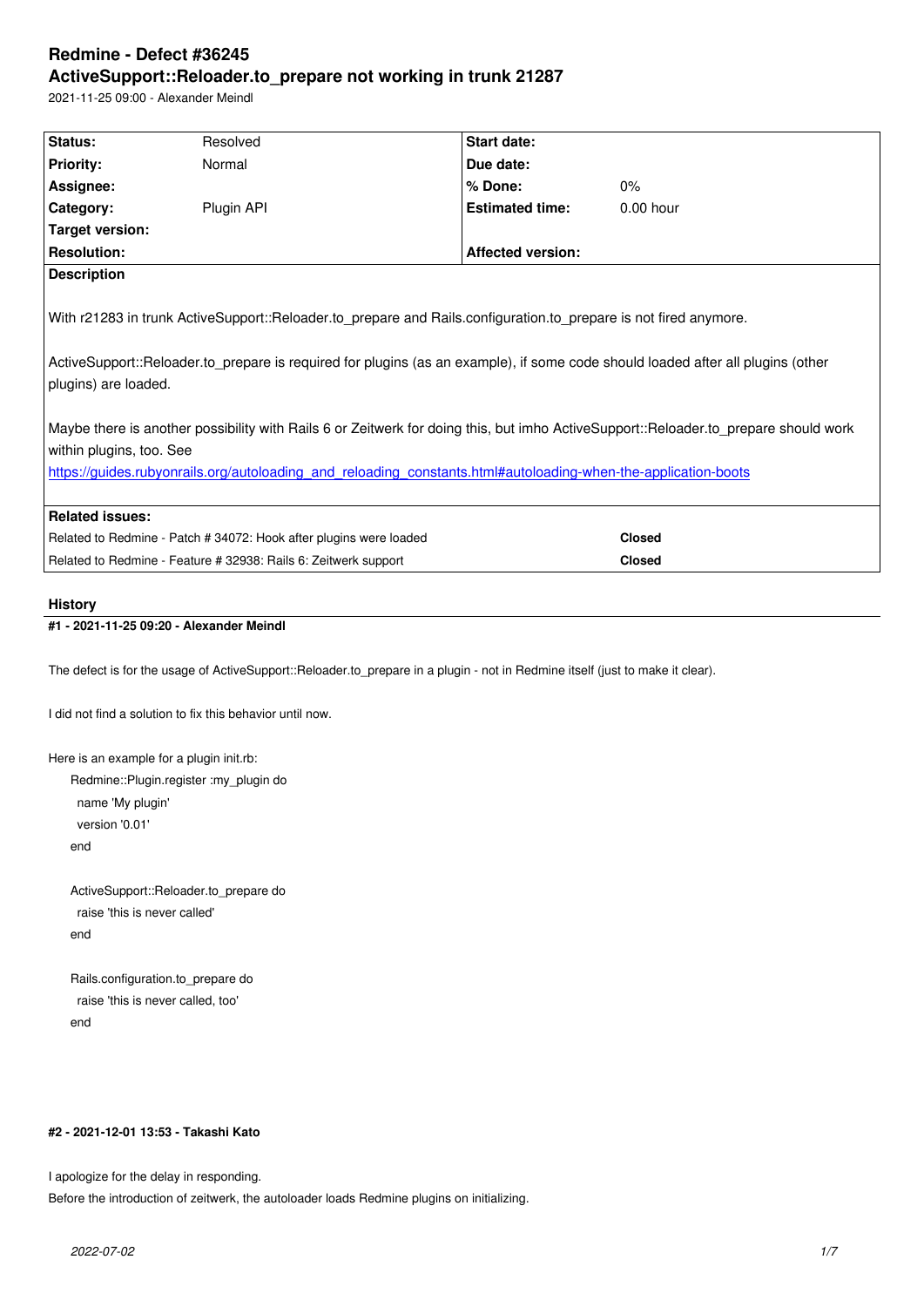inside the "Rails.configuration.to\_prepare" block (and run on every reload).

#### https://www.redmine.org/projects/redmine/repository/entry/trunk/lib/redmine/plugin\_loader.rb#L108

Now processing written inside the "Rails.configuration.to\_prepare" block in "init.rb" can be written directly in "init.rb". [Let me know if there are any problems in creating plugins.](https://www.redmine.org/projects/redmine/repository/entry/trunk/lib/redmine/plugin_loader.rb#L108)

#### **#3 - 2021-12-01 14:52 - Takashi Kato**

#### Alexander

It may not be a plugin you want to fix, but I found your plugin on GitHub and made it compatible with zeitwerk.

https://github.com/tohosaku/redmine\_emojibutton/commits/zeitwerk

#### **[#4 - 2021-12-01 16:49 - Alexander Meindl](https://github.com/tohosaku/redmine_emojibutton/commits/zeitwerk)**

Hi Takashi,

thanks for your answer. The problem is, you cannot use Classes from Plugin B with Plugin A - because Plugin B is not initialized at this moment. Because of this, till now without zeitwerk, the solution was to use this Classes after all plugins are initialized (with Rails.configuration.to\_prepare).

If Redmine::PluginLoader loads all plugins in "Rails.configuration.to\_prepare" block, it is not possible to call an "Rails.configuration.to\_prepare" block in a plugin again. This would be a "Rails.configuration.to\_prepare" block in a "Rails.configuration.to\_prepare" block - and this does not work - as it looks at the moment.

Here are some examples: https://github.com/AlphaNodes/additional\_tags/blob/master/init.rb or https://github.com/AlphaNodes/redmine\_saml/blob/master/init.rb or https://github.com/AlphaNodes/redmine\_sudo/blob/master/init.rb (we build an plugin loader for that)

I am not sure, if you get m[e right. I try to explain, that if you have de](https://github.com/AlphaNodes/additional_tags/blob/master/init.rb)[pendencies between plugins \(which we have a lot\), there is no w](https://github.com/AlphaNodes/redmine_sudo/blob/master/init.rb)ay (or I do not [know it\), how we can run code from a plugin, after all plugins are](https://github.com/AlphaNodes/redmine_saml/blob/master/init.rb) initialized.

An example: *Plugin B* requires *Plugin C*. You cannot use *Plugin C* code in *Plugin B*, till it is initialized - and this worked perfectly with Rails.configuration.to\_prepare before zeitwerk. Maybe to provide a hook after initializing all plugins could be a solution.

#### **#5 - 2021-12-01 17:09 - Ko Nagase**

#### Hi Alexander,

I still haven't tried Redmine trunk yet, but I encountered the similar situation which needs to control plugins load orders in Redmine 4.2-stable branch. https://github.com/gtt-project/redmine\_gtt/pull/130

From glance of Takashi's comment,

*[https://www.redmine.org/projects/redmine/repo](https://github.com/gtt-project/redmine_gtt/pull/130)sitory/entry/trunk/lib/redmine/plugin\_loader.rb#L108*

I no[ticed that there seems to be after\\_plugins\\_loaded hook which seems to be called when all plugins a](https://www.redmine.org/projects/redmine/repository/entry/trunk/lib/redmine/plugin_loader.rb#L108)re loaded, so I guess that we can try to use this way as a workaround.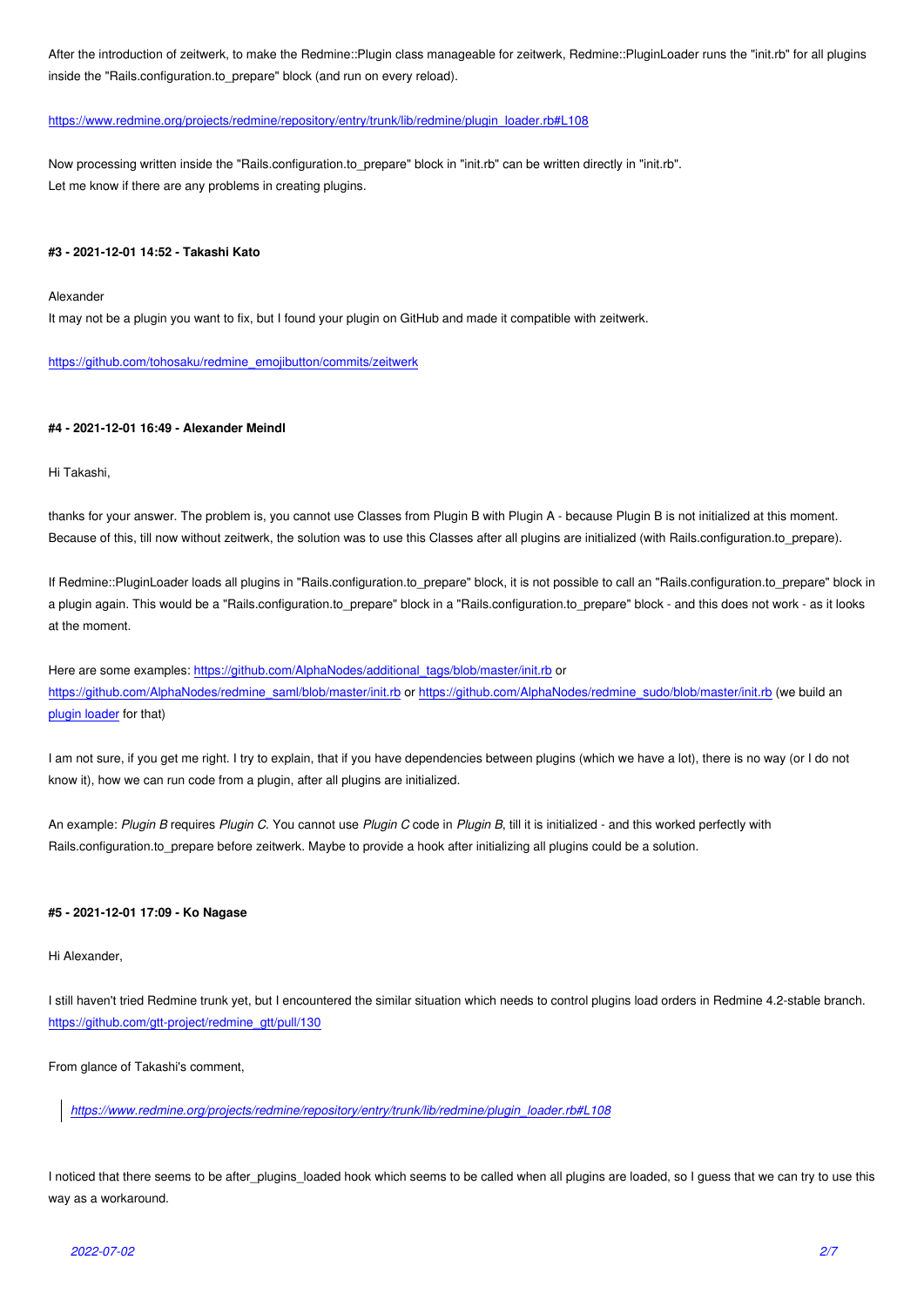# **[#6 - 2021-12-01 17:32 - Alexander Me](https://www.redmine.org/issues/20263)indl**

Hi Ko,

indeed I found *after plugins loaded* hook some hours ago. But the problem with that is, you cannot use a patched method in Redmine::Plugin.register block (e.g. to add a link to menu for special conditions, which requires a patch, which is applied later with *after\_plugins\_loaded* hook).

Maybe the way with *after\_plugins\_loaded* hook is the right direction. Not sure, if there are more problems with that. But dispense with Rails.configuration.to\_prepare means a lot of rework/adjustments in plugins.

# **#7 - 2021-12-02 07:43 - Alexander Meindl**

*- Status changed from New to Resolved*

*after\_plugins\_loaded* hook works for me as a replacement for Rails.configuration.to\_prepare

#### **#8 - 2021-12-02 09:22 - Go MAEDA**

*- Related to Patch #34072: Hook after plugins were loaded added*

# **#9 - 2021-12-02 09:23 - Go MAEDA**

*- Related to Feature #32938: Rails 6: Zeitwerk support added*

### **#10 - 2021-12-02 14:16 - Takashi Kato**

Hi Alexander,

Glad that this is solved!

Thank you for your very meaningful report as it was a case that I hadn't really anticipated.

## **#11 - 2022-01-06 06:32 - Ko Nagase**

Sorry for the very late reply.

I tried to check Zeitwerk plugin load sequence by "puts" debug on the latest 4.2-stable and master (trunk) branches with using ruby 2.7.4, and the difference was as follows:

|                                                | 4.2-stable | master (trunk) |
|------------------------------------------------|------------|----------------|
| code                                           |            |                |
| puts 'MyPlugin -                               |            |                |
| pouttsbl/Myaclimanie: Plugin.register          |            |                |
| imit/rlp/ReidmoloepBtsclivhyrelarigiter-       |            |                |
| Regingibugin Photosiputegistg Plugame          |            |                |
| 'Rechturen Plugin' reguster' Aather            |            |                |
| <i>tilám@lugesplugjion athrisois'Audivorin</i> |            |                |
| frau Rec'd drese ripitension h'is is a pudgin  |            |                |
| fottpReetxaimeolexecsropdChQd/pluudin          |            |                |
| "httpthexample.com/path/to/plugin              |            |                |
| "http://www.ample.com/about'endActi            |            |                |
| VetBuperatmBlel.cade/atooutrepdActi            |            |                |
|                                                |            |                |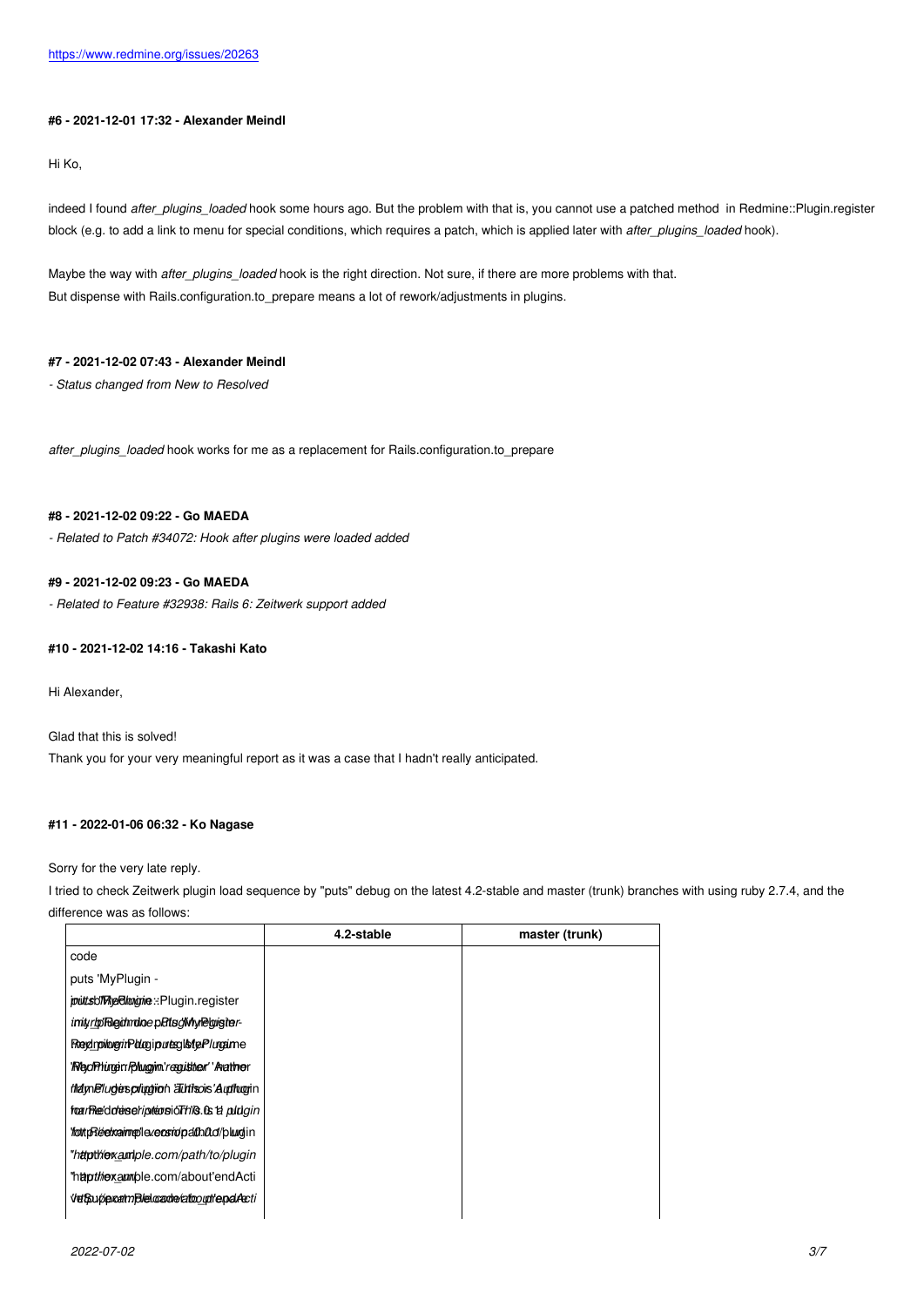| deSpptsoWlyReligander.to_prepare                                                                               |  |
|----------------------------------------------------------------------------------------------------------------|--|
| dotipeSubboPluBieleader.to_prepa                                                                               |  |
| Acceived Bad porton Figel tradien.to_prepa                                                                     |  |
| re'elodBaits: bon Piggration.to_prepa                                                                          |  |
| Reado.countschwarehorgto_prepare'end                                                                           |  |
| Rails.appfigatiaticcotolightepprejearde                                                                        |  |
| Blailputppli/bd?logioonfig.to_prepare                                                                          |  |
| Blailputppli/bd?logioonfig.to_prepare                                                                          |  |
| <b>Rad Radplaption tig ltnderpare</b>                                                                          |  |
| remodifications apports to the product of the part of the part of the part of the part of the part of the part |  |
| Repiterend policration My Pardem to prep                                                                       |  |
| Brailerad Raids tapplie address of igraft                                                                      |  |
| areleitid Radisdapplication relanging aft                                                                      |  |
| <b>Brailsitialidie atio roctsn'ildy afteginnitia</b>                                                           |  |
| Free lenambles ation.config.after_initia                                                                       |  |
| AddreePld#pdrastspadedHook <                                                                                   |  |
| <b>RiterPilogintsbolacleistetoek <def< b=""></def<></b>                                                        |  |
| Bitedminhagihlsolloaldett(nerfdass.rib)                                                                        |  |
| w(ResirMyPlugtonek::ViewListener)                                                                              |  |
| dtiec_pdientins_loaded hook'                                                                                   |  |
| ${\sf{\small{afdenglugins\_loaded}}(context = \{\})}$                                                          |  |
| puts 'MyPlugin -                                                                                               |  |
| after_plugins_loaded hook'                                                                                     |  |
| endend                                                                                                         |  |
| result                                                                                                         |  |
| # Init serverMyPlugin -                                                                                        |  |
| ithitmbbleynPertyliyrPlugin -                                                                                  |  |
| RiddtoMileP.Relgrigin.registerMyPlugin                                                                         |  |
| Rafdenindung hagilo and gidter My Plugin                                                                       |  |
| haddelvlyd Pulugarins-loaded                                                                                   |  |
| Actike Suppoint: Reloader.to_prepa                                                                             |  |
| <b>Ralls Papplication.config.after_initia</b>                                                                  |  |
| Radi <i><b>Republication attendeiting</b></i> prep                                                             |  |
| äpaMgiyRskingin_plugin/config/locales/                                                                         |  |
| Baijsndö MigBhagion.toitpteldaRdWgiR                                                                           |  |
| lugin -                                                                                                        |  |
| Radsmipplication.cogisted/pRepaire                                                                             |  |
| MyPlugin -                                                                                                     |  |
| Rail's.application.config.after_initia                                                                         |  |
| lize#/Relogion 1st after editing                                                                               |  |
| "aptegipst/goiyosplogidecbnfig/locales/                                                                        |  |
| bookMyRlyglogin -                                                                                              |  |
| ActiveSupport::Reloader.to_prepa                                                                               |  |
| reMyPlugïn -                                                                                                   |  |
| Rail's.application.reloader.to_prep                                                                            |  |
| are\\\rellogid 2nd after editing                                                                               |  |
| <b>Failgios/rhyupiltigin/tco.phgplaceNegP</b>                                                                  |  |
| lergiyml", againMyPlugin -                                                                                     |  |
| Rhatikblang Pication.config.to_prepare                                                                         |  |
| #Redelroiad:2Pldgaiteregosterty/lyPlugin                                                                       |  |
| "plugins/my_plugin/config/locales/                                                                             |  |
| erails religional in the education after_initia                                                                |  |
| AcceilAg-Bluggiont::Reloader.to_prepa                                                                          |  |
|                                                                                                                |  |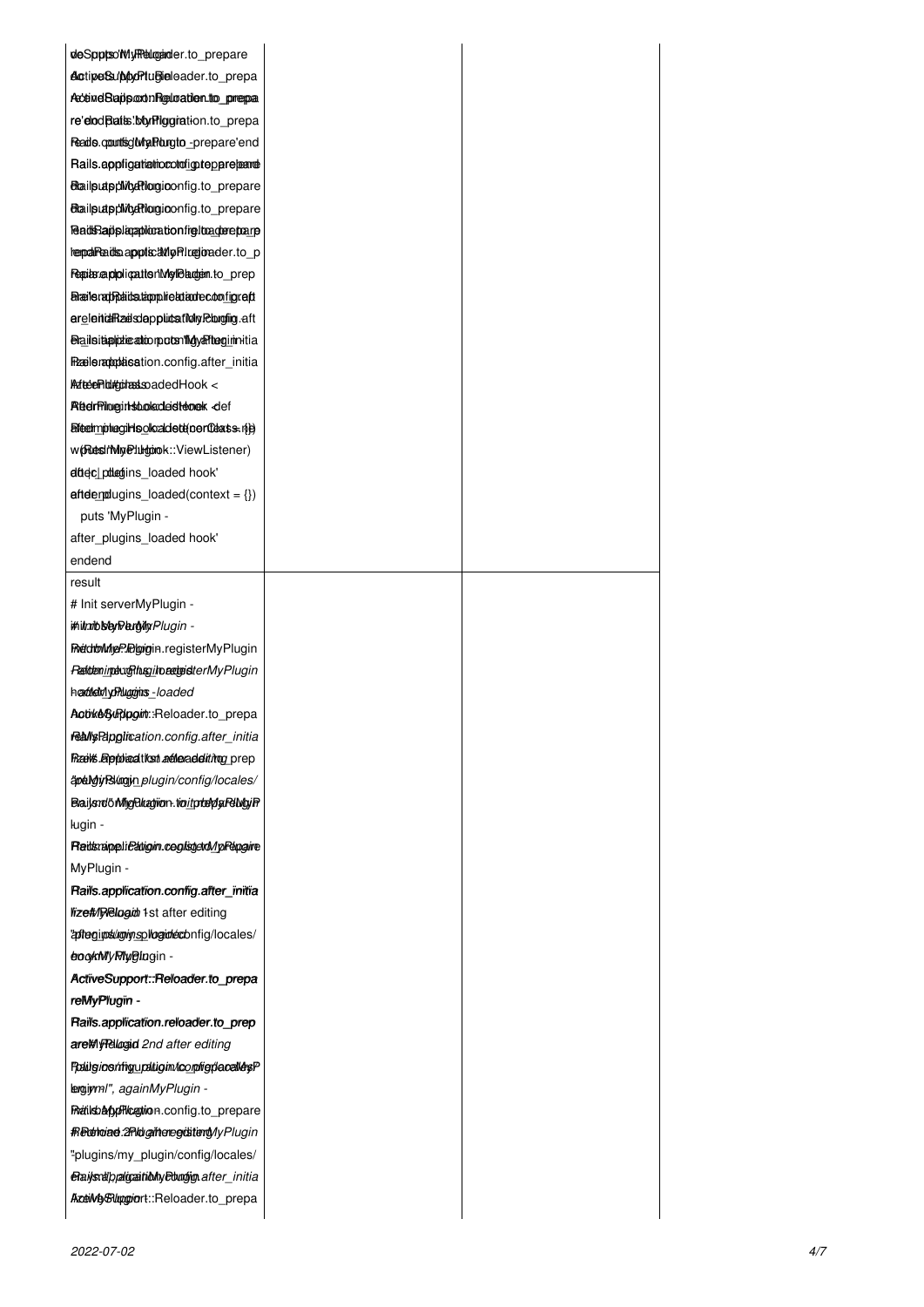| reftely Poluggins_loaded               |  |
|----------------------------------------|--|
| Rad sMapplication.reloader.to prep     |  |
| ActMy Sumport:: Reloader.to prepa      |  |
| Really Rolonglinguration.to_prepareMyP |  |
| Rigils.application.reloader.to prep    |  |
| Braild Addphination.config.to prepare  |  |
| ActiveSupport::Reloader.to prepa       |  |
| reMyPlugin -                           |  |
| Rails.application.reloader.to prep     |  |
| are                                    |  |

In master (trunk) branch, I had to change the Hook class definition, because of the following error when reloading. (Thanks tohosaku and  $\omega$ matobaa for the  $\omega$ redmine Id rize plugin's commit!)

TypeError (superclass mismatch for class AfterPluginsLoadedHook):

plugins/my\_plugin/init.rb:29:in `<top (required)>' lib/redmine/plugin\_loader.rb:31:in `load' lib/redmine/plugin\_loader.rb:31:in `run\_initializer' lib/redmine/plugin\_loader.rb:108:in `each' lib/redmine/plugin\_loader.rb:108:in `block in load'

In master (trunk) branch,

 - "ActiveSupport::Reloader.to\_prepare" and "Rails.application.reloader.to\_prepare" are actually called when reloading, but not called at initialization.

 - "ActiveSupport::Reloader.to\_prepare" and "Rails.application.reloader.to\_prepare" seem to be called multiple times after 2nd reloading, and I think that this behavior needs to be fixed.

- "after\_plugins\_loaded" hook called timing is different between 4.2-stable branch (only once) and master (trunk) (every load/reload), and I think that same called timing is preferable (especially when supporting both Redmine 4.2 and 5.0 in the plugin).

# **2022-04-04: Added "Rails.application.config.after\_initialize" in above table**

# **#12 - 2022-01-06 10:14 - Ko Nagase**

*"after\_plugins\_loaded" hook called timing is different between 4.2-stable branch (only once) and master (trunk) (every load/reload), and I think that same called timing is preferable (especially when supporting both Redmine 4.2 and 5.0 in the plugin).*

Well, about this, just separating the event handler to "Rails.application.config.after\_initialize" seems to be enough.{{collapse

--- a/lib/redmine/plugin\_loader.rb

+++ b/lib/redmine/plugin\_loader.rb @@ -106,7 +106,9 @@ module Redmine

 Rails.application.config.to\_prepare do PluginLoader.directories.each(&:run\_initializer)

- end
- + Rails.application.config.after\_initialize do Redmine::Hook.call\_hook :after\_plugins\_loaded end

end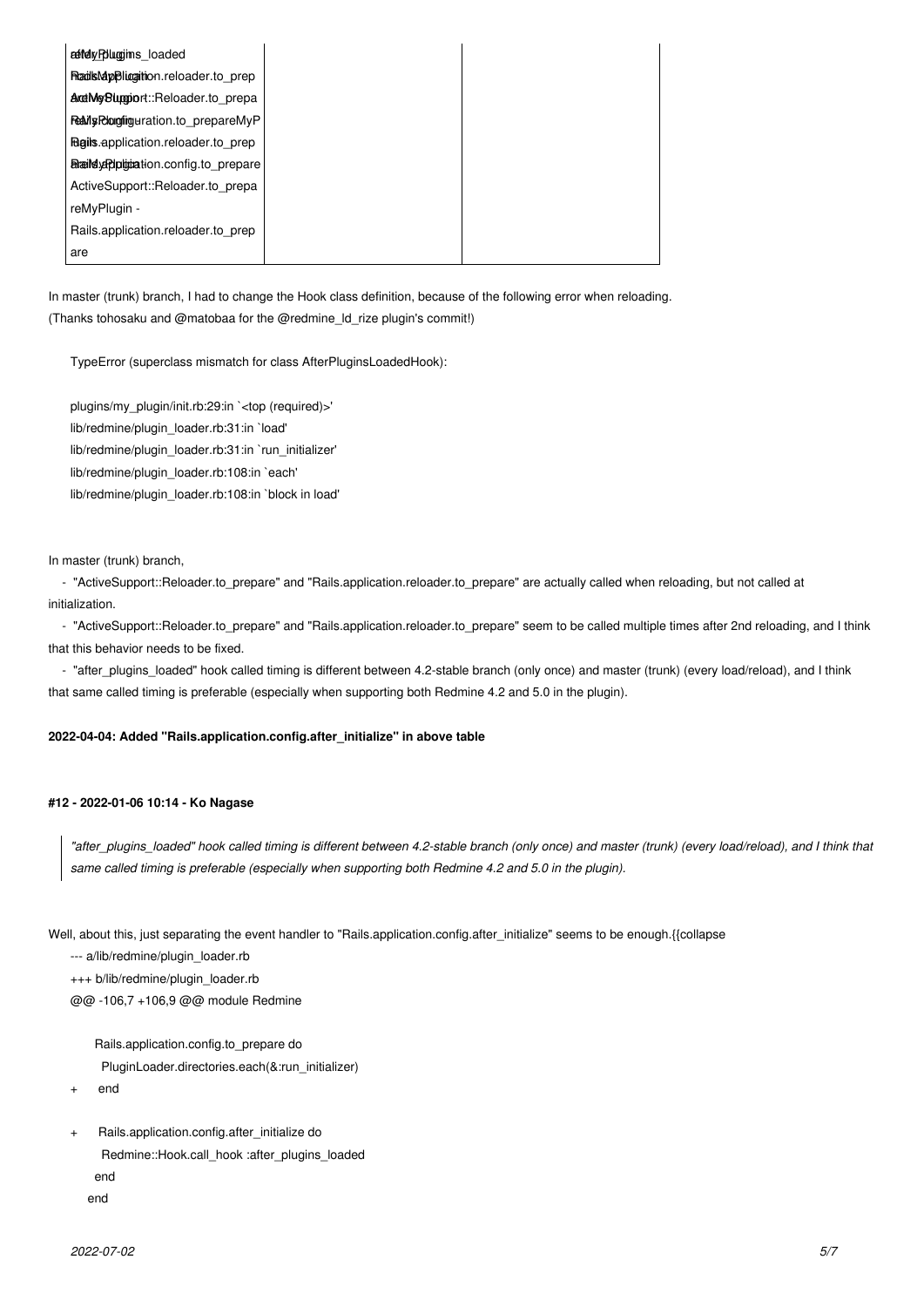}}

Also, in current master (trunk), "Rails.application.config.after\_initialize" event handler (in the plugin's "init.rb") seems to be called at every load/reload timing without duplicate call, so this can be also used instead of other ".to\_prepare" functions of Redmine <= 4.2. (But I am not sure whether this is expected result...){{collapse

- + Rails.application.config.after\_initialize do
- + puts 'MyPlugin Rails.application.config.after\_initialize'
- + end

# }}

Here is the combination result from above diffs.{{collapse

# Init server MyPlugin - init.rb MyPlugin - Redmine::Plugin.register MyPlugin - after\_plugins\_loaded hook

- MyPlugin Rails.application.config.after\_initialize
- # Reload 1st after editing "plugins/my\_plugin/config/locales/en.yml"
- MyPlugin init.rb
- MyPlugin Redmine::Plugin.register
- MyPlugin Rails.application.config.after\_initialize
- MyPlugin ActiveSupport::Reloader.to\_prepare
- MyPlugin Rails.application.reloader.to\_prepare
- # Reload 2nd after editing "plugins/my\_plugin/config/locales/en.yml", again
- MyPlugin init.rb
- MyPlugin Redmine::Plugin.register
- MyPlugin Rails.application.config.after\_initialize
- MyPlugin ActiveSupport::Reloader.to\_prepare
- MyPlugin Rails.application.reloader.to\_prepare
- MyPlugin ActiveSupport::Reloader.to\_prepare
- MyPlugin Rails.application.reloader.to\_prepare

# }} FYI

# **#13 - 2022-01-06 13:20 - Ko Nagase**

*"ActiveSupport::Reloader.to\_prepare" and "Rails.application.reloader.to\_prepare" seem to be called multiple times after 2nd reloading, and I think that this behavior needs to be fixed.*

About this, just adding once execution guard by class variable may be enough.{{collapse

- --- a/lib/redmine/plugin\_loader.rb
- +++ b/lib/redmine/plugin\_loader.rb
- @@ -86,6 +86,8 @@ module Redmine
	- cattr\_accessor :directory